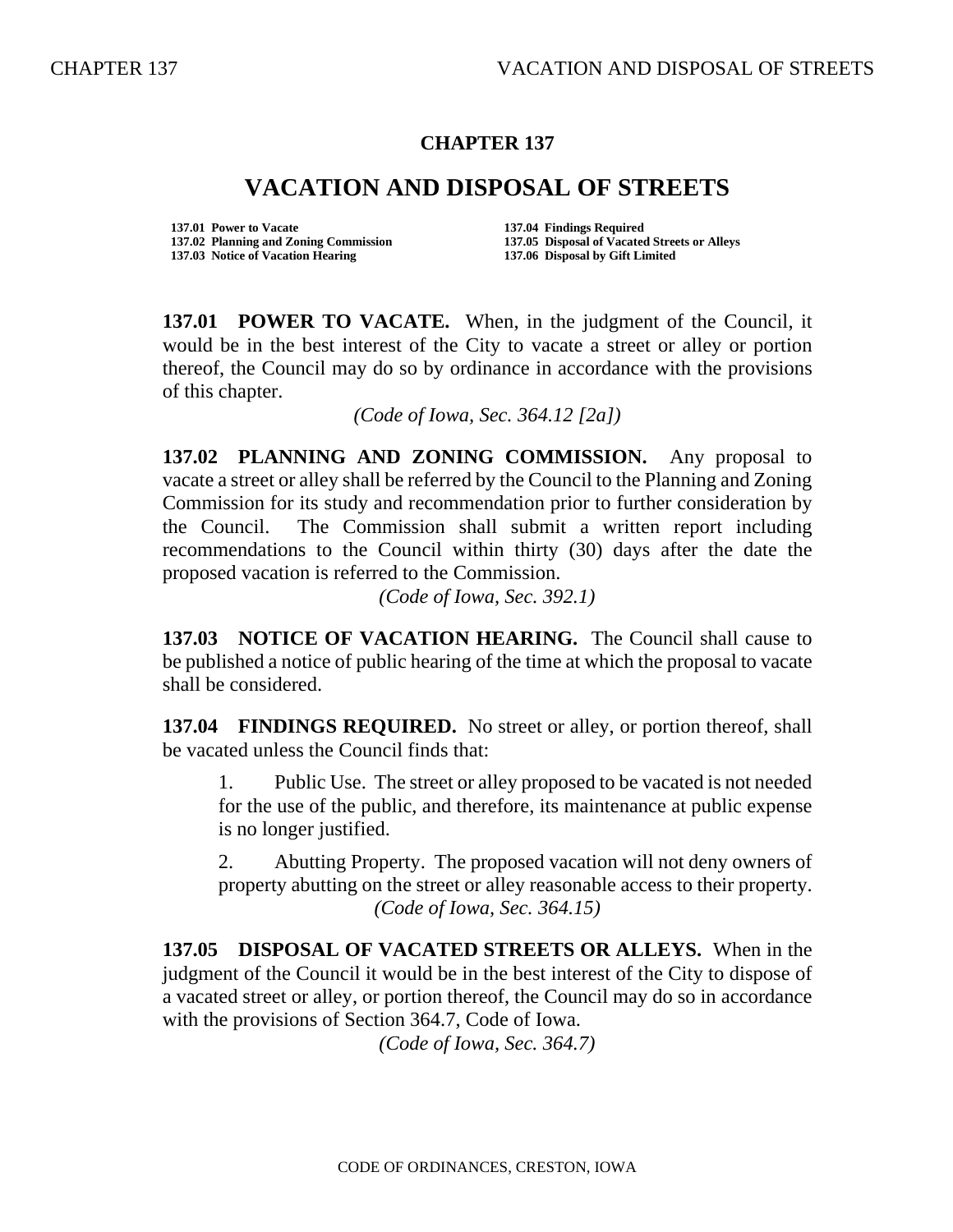**137.06 DISPOSAL BY GIFT LIMITED.** The City may not dispose of real property by gift except to a governmental body for a public purpose or to a fair. *(Code of Iowa, Sec. 174.15[2] & 364.7[3]) (Ord. 10-120 – Oct. 09 Supp.)*

## **EDITOR'S NOTE**

The following ordinances, not codified herein and specifically saved from repeal, have been adopted vacating certain streets and/or alleys and remain in full force and effect.

| <b>ORDINANCE NO.</b> | <b>ADOPTED</b> | <b>ORDINANCE NO.</b> | <b>ADOPTED</b> |
|----------------------|----------------|----------------------|----------------|
| 9.2                  | No. 89, 1887   | 9.40                 | $12 - 21 - 64$ |
| 9.3                  | No. 99, 1889   | 9.41                 | $5-17-65$      |
| 9.4                  | No. 111,       | 9.42                 | $8-16-65$      |
| 9.5                  | No. 113, 1890  | 9.43                 | $5 - 22 - 67$  |
| 9.6                  | No. 114, 1890  | 9.44                 | $11-6-67$      |
| 9.8                  | No. 195, 1899  | 9.45                 | $5 - 6 - 68$   |
| 9.9                  | No. 203, 1900  | 9.46                 | 12-15-69       |
| 9.10                 | No. 205, 1901  | 9.47                 | 12-15-69       |
| 9.11                 | No. 218, 1902  | 9.48                 | $3 - 2 - 70$   |
| 9.12                 | No. 319, 1915  | 9.49                 | 4-19-71        |
| 9.14                 | No. 228, 1904  | 9.50                 | $6 - 21 - 71$  |
| 9.16                 | No. 246, 1905  | 9.51                 | $8 - 16 - 71$  |
| 9.17                 | No. 250, 1906  | 9.52                 | $10-4-71$      |
| 9.19                 | No. 334, 1917  | 9.53                 | $12 - 6 - 71$  |
| 9.20                 |                | 9.54                 | $6 - 5 - 72$   |
| 9.22                 | No. 269, 1925  | 9.55                 |                |
| 9.23                 | No. 375        | 9.56                 |                |
| 9.24                 | No. 384, 1928  | 9.57                 | $2 - 18 - 74$  |
| 9.25                 | No. 385, 1928  | 9.59                 | $4 - 16 - 74$  |
| 9.27                 | No. 393, 1929  | 9.61                 | $4 - 16 - 74$  |
| 9.28                 | No. 467, 1947  | 9.64                 | $11 - 2 - 76$  |
| 9.29                 | No. 472, 1948  | 9.67                 | $5 - 3 - 77$   |
| 9.30                 | No. 307, 1915  | 9.71                 | $6 - 20 - 78$  |
| 9.31                 | $12 - 6 - 85$  | 9.72                 | $3 - 7 - 78$   |
| 9.32                 | $1 - 17 - 55$  | 9.73                 | $8 - 15 - 78$  |
| 9.33                 | $11 - 7 - 55$  | 9.74                 |                |
| 9.34                 | $11 - 5 - 56$  | 9.75                 | $4 - 20 - 82$  |
| 9.35                 | $2 - 4 - 57$   | 9.76                 | $3 - 7 - 78$   |
| 9.36                 | $6 - 17 - 57$  | 9.77                 | 10-17-78       |
| 9.37                 | $4 - 17 - 61$  | 9.78                 | $10 - 7 - 80$  |
| 9.38                 | $11-4-63$      | 9.79                 | $1 - 20 - 81$  |
| 9.39                 | 5-18-64        | 9.80                 | $3-20-79$      |